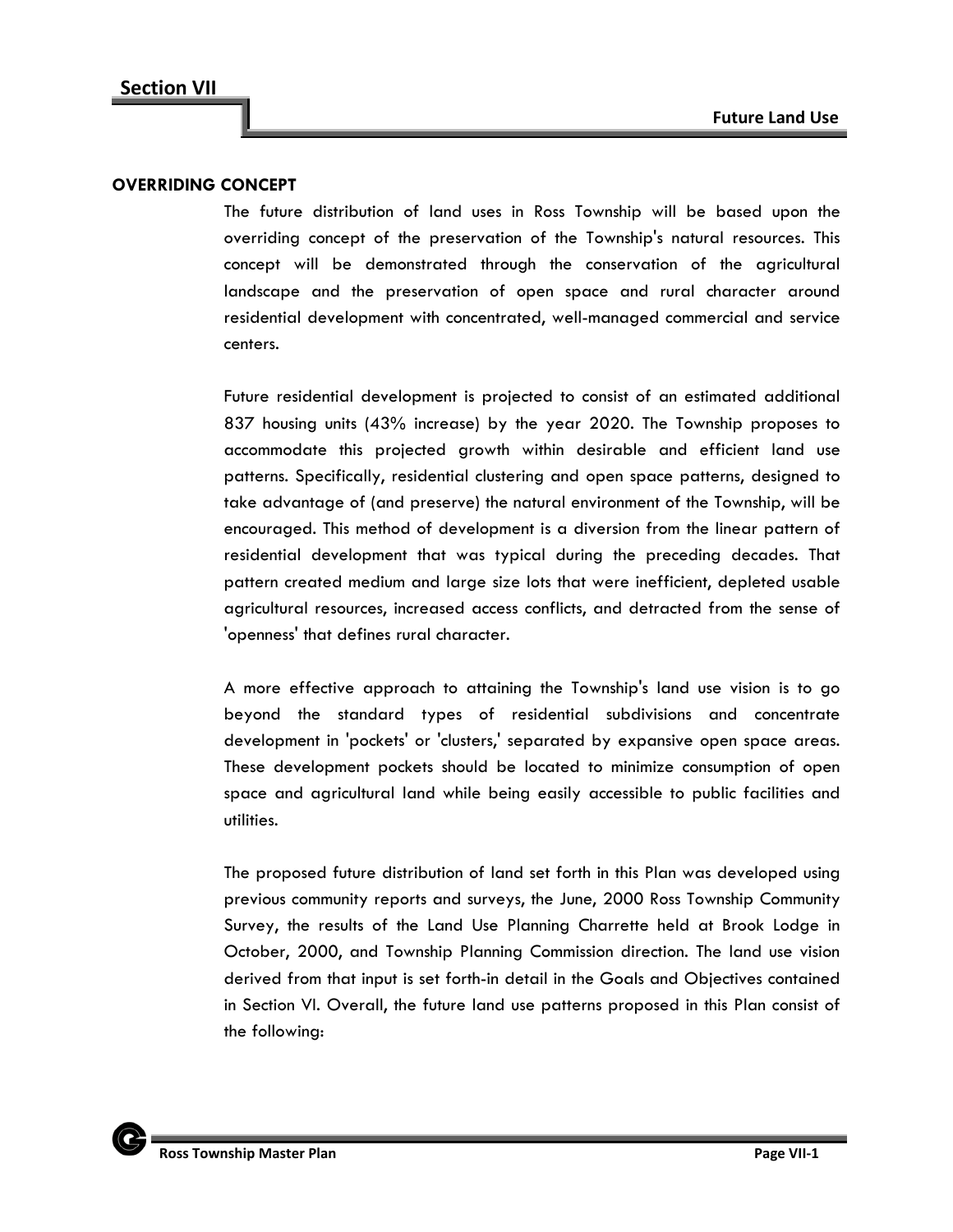- the existing concentrations of residential development around the Township's lakes, specifically Gull Lake, Stoney Lake and Sherman Lake, will remain; however, further concentrated residential growth in these areas will not be encouraged;
- future concentrated residential growth will be focused around the Village of Augusta and in defined clustered/open space patterns off 44th, 46th and 48th Streets and in portions along "G" Avenue;
- high density residential growth will be directed to areas in close proximity to established service centers and existing planned infrastructure;
- the balance of the Township will remain primarily in open space and agriculture, as well as a continuation of the existing institutional uses (primarily MSU) and linear residential use patterns along County roads;
- commercial development will be directed to the Township's commercial core located at the southern end of Gull Lake;
- industrial land use will be limited to the area located between Custer Road and the Conrail line.

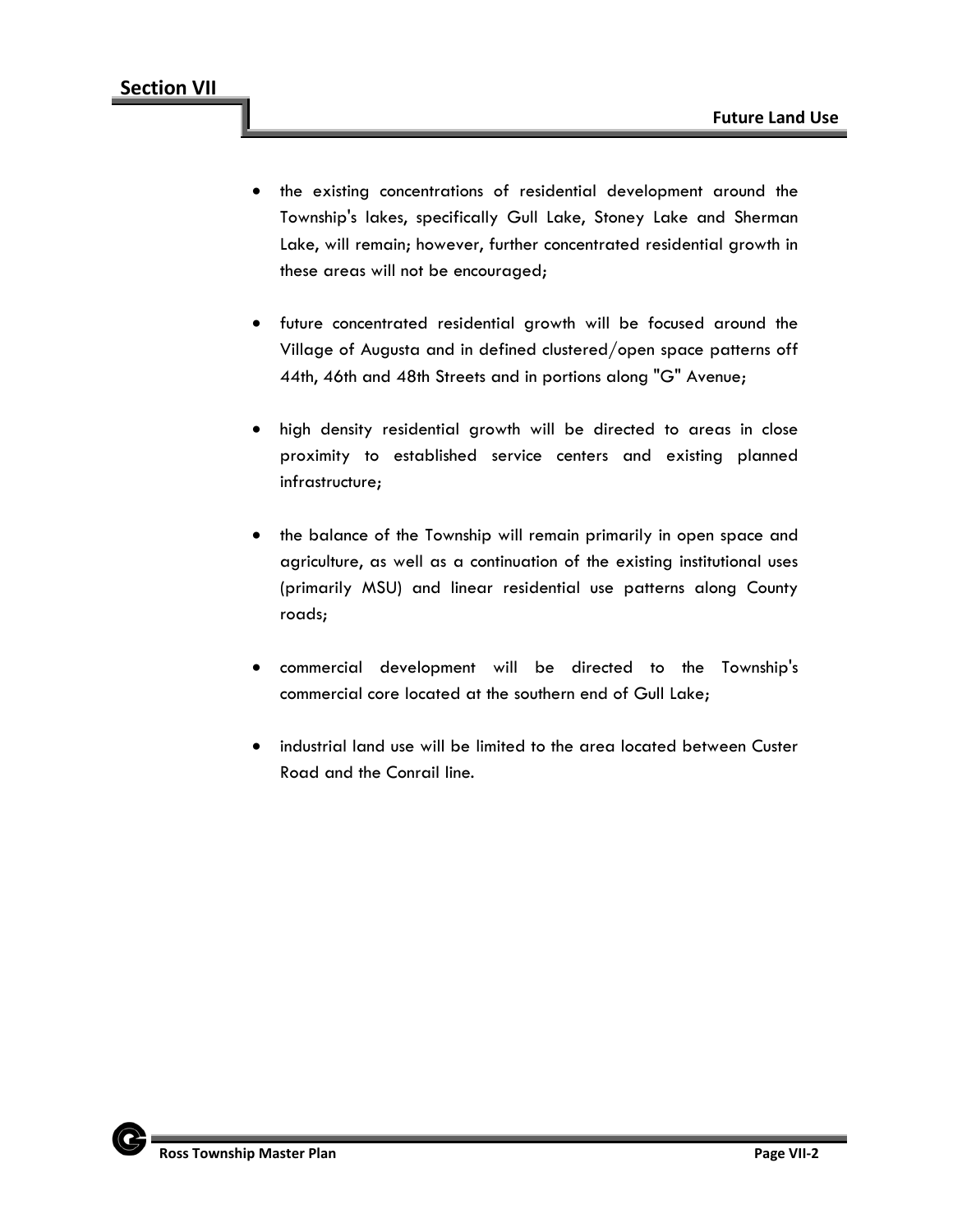# **Section VII**

## **Future Land Use**

| <b>Total Population 2000</b>                                | 4,148            |               |                  |               |                           |
|-------------------------------------------------------------|------------------|---------------|------------------|---------------|---------------------------|
| <b>Total Target Population 2020</b>                         | 6,000            |               |                  |               |                           |
| <b>Total Additional Population 2000-2020</b>                | 1,852            |               |                  |               |                           |
| <b>Total Additional Population Per Five Year Increments</b> | $2001 -$<br>2005 | 2006-<br>2010 | $2011 -$<br>2015 | 2016-<br>2020 | Total<br>$2001 -$<br>2020 |
| <b>5 Year Increment</b>                                     | 462              | 465           | 460              | 465           | 1,852                     |
| <b>New Total Population</b>                                 | 4,610            | 5,075         | 5,535            | 6,000         |                           |
| <b>Median Household Density</b>                             | 2.45             | 2.42          | 2.38             | 2.35          |                           |
| <b>New Housing Units from In-Migration</b>                  | 189              | 192           | 193              | 198           | 772                       |
| New Housing Units Formed from Existing Population           | 7                | 8             | 9                | 9             | 33                        |
| <b>Sub-Total New Housing Units</b>                          | 196              | 200           | 202              | 207           | 805                       |
| Total (X 4% vacancy factor)                                 | 204              | 208           | 210              | 215           | 837                       |
| 92% Single-Family Units                                     | 188              | 191           | 193              | 198           | 770                       |
| 4 % Duplex Units                                            | 8                | 8             | 8                | 9             | 33                        |
| 4% Multiple Family Units                                    | 8                | 8             | 8                | 9             | 33                        |
| <b>New Single Family Units</b>                              |                  |               |                  |               |                           |
| 70% Clustered Units                                         | 131              | 134           | 135              | 139           | 539                       |
| Acres Needed @ 1.5 Units/Acre plus streets                  | 104              | 107           | 108              | 112           | 431                       |
| Additional Open Space (50%)                                 | 104              | 107           | 108              | 112           | 431                       |
| <b>Total Additional Acres</b>                               | 208              | 214           | 216              | 224           | 862                       |
| 30% Unclustered Units                                       | 56               | 57            | 58               | 60            | 231                       |
| Acres Needed @ 0.5 Units/Acre                               | 112              | 114           | 116              | 120           | 462                       |
| <b>Total Additional Acres (Single-Family)</b>               | 320              | 328           | 332              | 344           | 1,324                     |
| <b>New Duplex Units</b>                                     |                  |               |                  |               |                           |
| Total Acres Needed @ 2.5 Units/Acre                         | 3                | 3             | 3                | 4             | 13                        |
| <b>New Multiple Family Housing Units</b>                    |                  |               |                  |               |                           |
| Acres Needed @ 8 Units/Acre                                 | 1                | 1             | 1                | 1             | 4                         |
| <b>TOTAL NEW RESIDENTIAL ACRES NEEDED</b>                   | 324              | 332           | 336              | 350           | 1,341                     |

## TABLE VII-1 – ROSS TOWNSHIP POPULATION – LAND AREA PROJECTIONS

SOURCE: Gove Associates, Inc. 2001

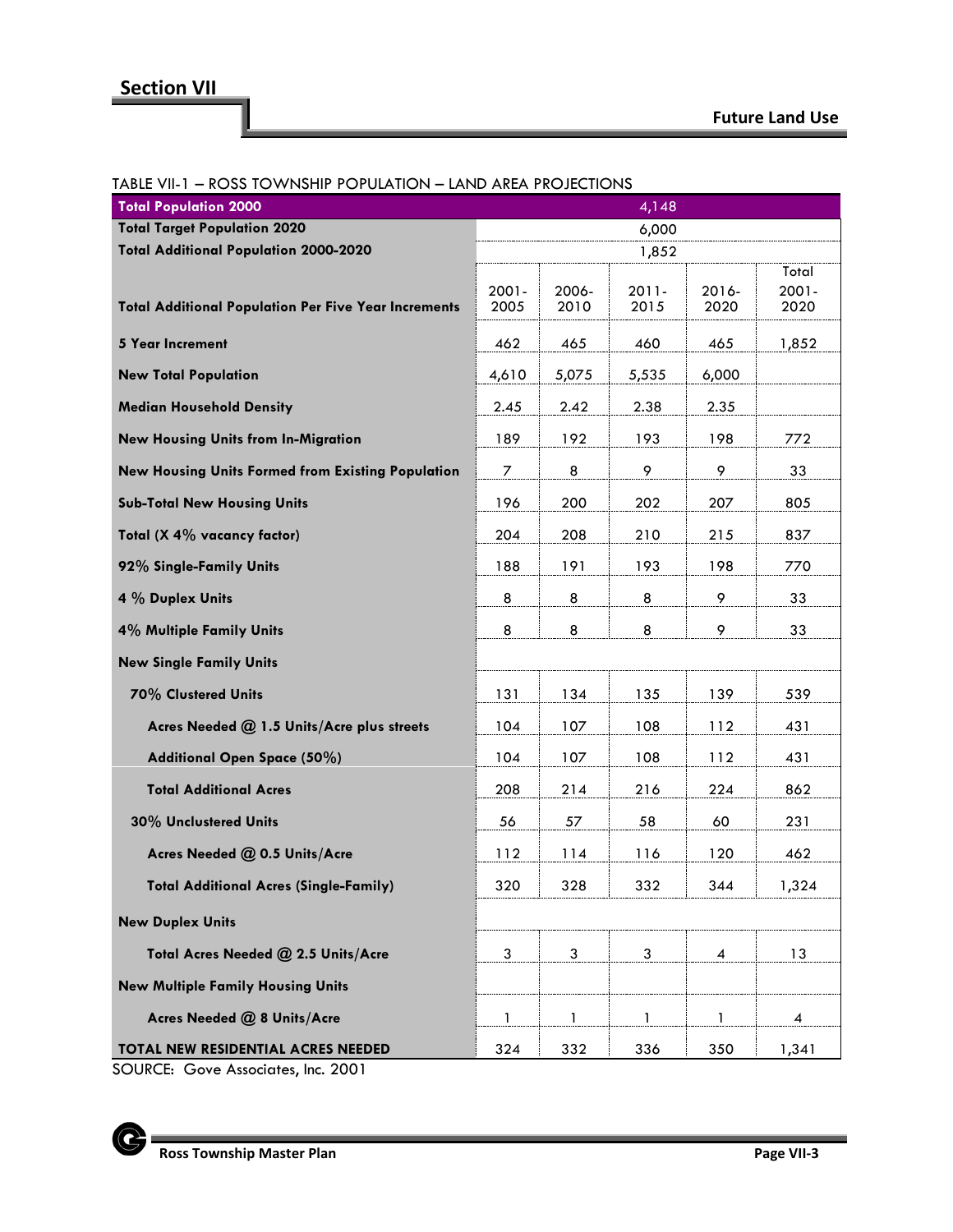#### **LAND USE PLAN CLASSIFICATIONS/ZONING PLAN**

The Future Land Use Map is an important component of the Ross Township Master Plan because it illustrates the vision and recommendations for the physical development of the Township through the creation of land use plan classifications. The Master Plan is also designed to serve as the basis of the zoning ordinance, a key implementation tool of the Plan. As a result, an understanding of the relationship between the land use plan classifications and the districts in the zoning ordinance is crucial.

The following list of land use plan classifications and zoning plan is intended to describe what land uses are desired in different parts of Ross Township, and explain how that land use plan classifications translate into zoning districts.

## **Agricultural**

The lands within this Plan classification are primarily those associated with the W.K. Kellogg Biological Station located on the east side of Gull Lake in Sections 4, 5, 6, 7, 8, and 9, DNR property located in Sections 9/10, the Kellogg Experimental Forest in Section 22/27, MSU Brook Lodge in Sections 21/28, and Fort Custer



State Park Land in the southeast corner of the Township (Map VII-1). Individually, these properties represent large areas of agricultural activity and open space that play a primary role in creating the rural character of the Township. Collectively, these same properties combine to establish nature resource and wildlife corridors important in the preservation of the rural experience unique to Ross Township.

Beyond the outright purchase of these lands for the purpose of preserving them as agriculture or open space, options for controlling the location and pace of development and preservation are limited to public or nonprofit land use controls. Within the set of land use controls currently available, the most widely used is zoning. The Township has embraces a zoning concept intended to preserve large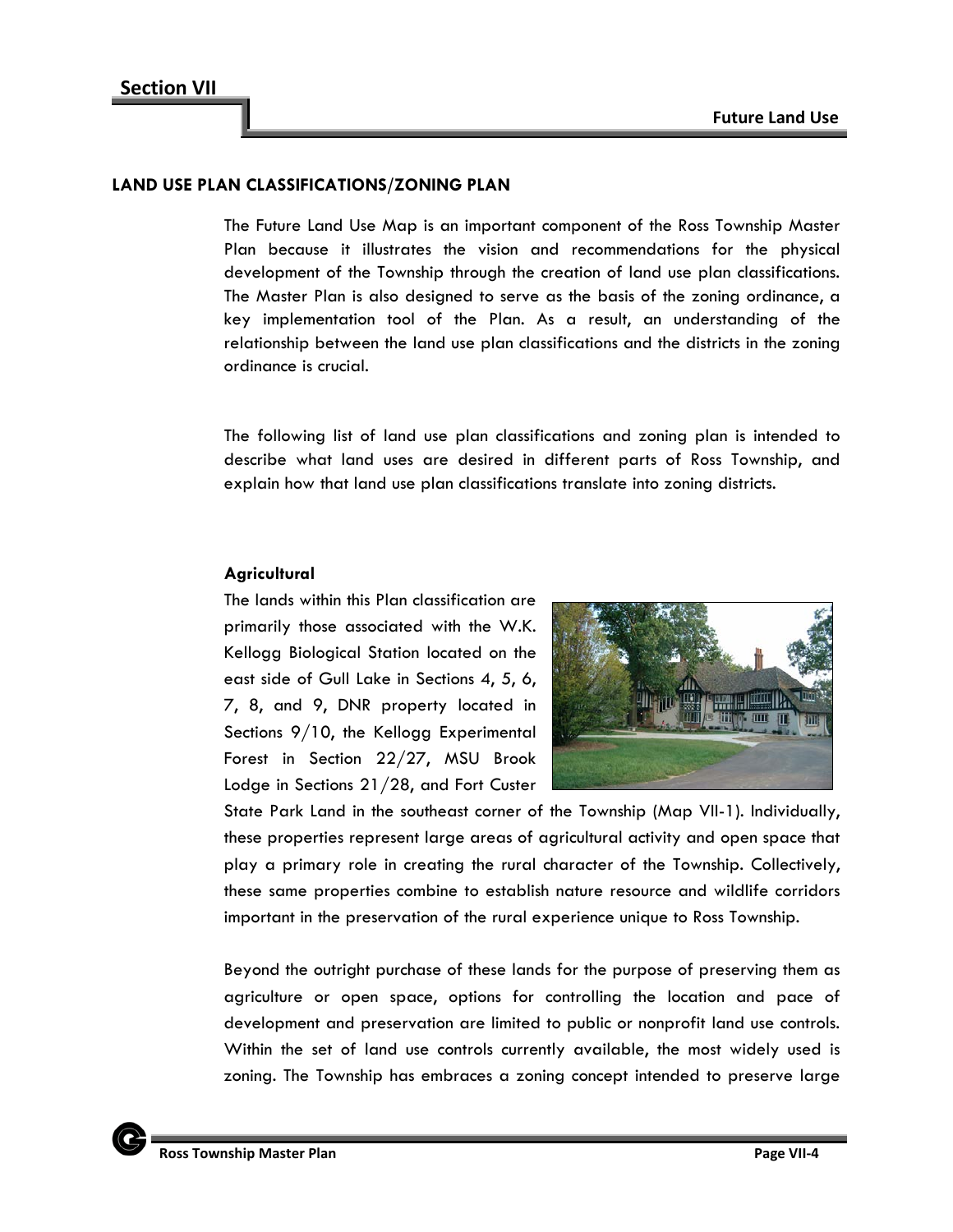agricultural or conservation areas through the use of sliding scale density standards. These are designed to limit the number of non-farm residences and manage the arrangement of non-agricultural land within identified areas. The "AG" Agricultural Preservation District has been created in the Ross Township Zoning Ordinance to facilitate the implementation of this concept. Ross Township remains committed to promoting the retention of preservation of it agricultural lands and conservation areas.

A 'Purchase of Development Rights' (PDR) program is another available zoning concept designed to promote the preservation of agricultural land. The Michigan Zoning Enabling Act allows for the purchase of development rights for special agricultural lands and land that can be used for open space, historic preservation or other public uses that are contiguous to a special existing agriculture. The concept of purchasing development rights is intended to preserve these lands from development while enabling the landowner to be paid or compensated for the development value. The result is a perpetual retention of the property for agriculture and other uses in the public good. Implementation of a PDR program within the Township would require the adoption of a development rights ordinance, which may be adopted as part of the zoning ordinance.

#### **Residential-Rural**

The history and the character or Ross Township is defined by its natural resources, particularly Gull Lake, Agusta Creek, and the area's extensive wetlands. Agricultural activity, especially row crop production, is also characteristic of the Township's landscape. Both long-time and recently settled residents or the Township want the area's natural resources, as well as the historic and rural elements of it character, preserved. Consequently, this Plan promotes the preservation of open space (forest, shrub and grasslands), wetlands, and agricultural land within the framework or existing residential use and the residential growth that is projected to occur.

Lands within this classification include open space, namely forested areas, shrub and grasslands, wetlands, and rural residential land use currently in existence along County roads. Further, 30 percent of the total increase in single-family

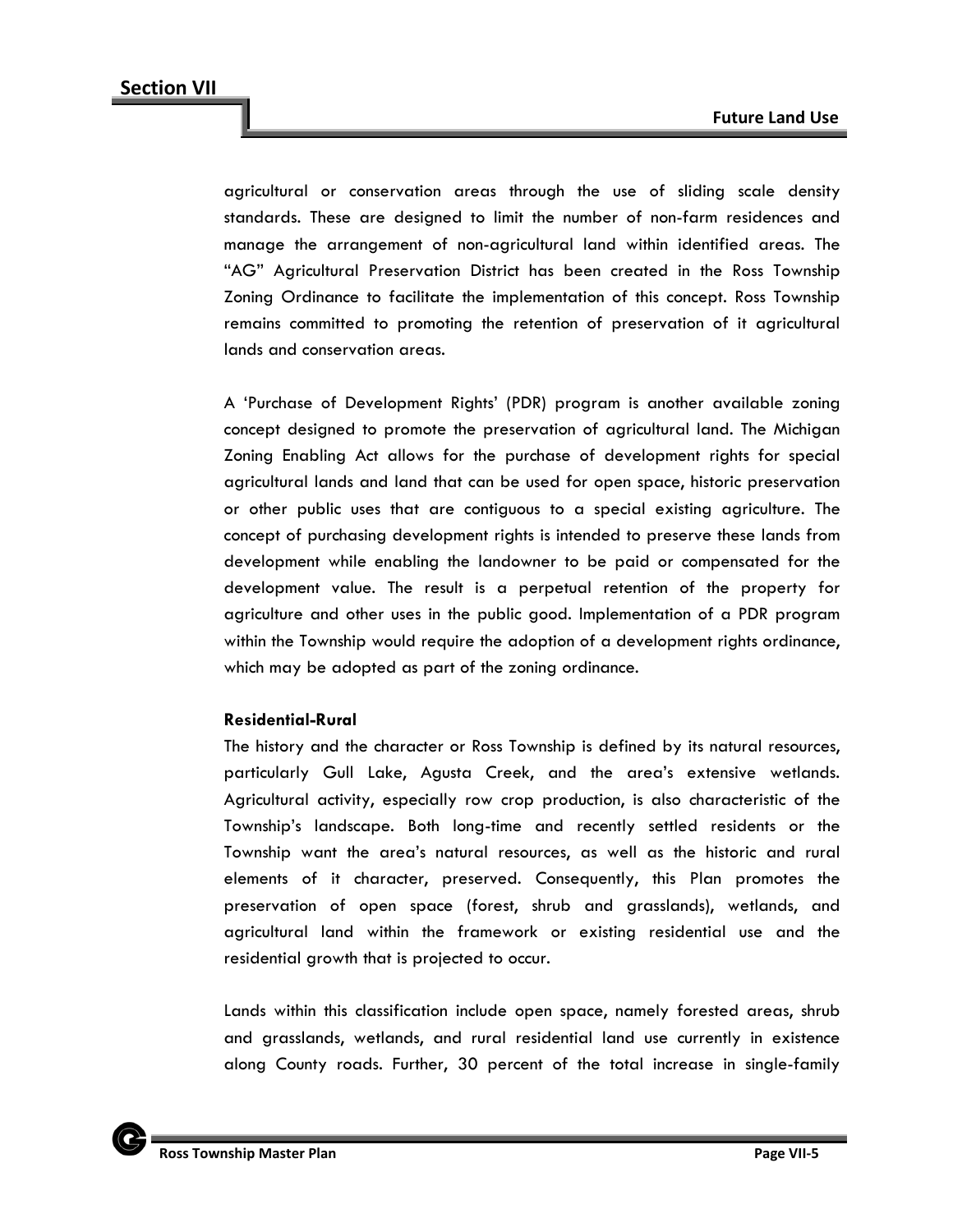residential units in the Township (231 units) is projected to develop within these rural areas, outside of areas identified for concentrated residential growth (ie. Residential-Low Density).

Consistent with the overriding goal to conserve the Township's natural resources and rural character, existing open areas of forest, shrub, and/or grassland, as well as agricultural lands, are identified for conservation. Residential development is proposed to be limited to single-family use at densities and in patterns designed to stabilize and protect the essential rural characteristics of the area. Specifically, development will consist of wither larger lots along County roads or smaller lots within or near existing residentially developed areas. Additional concentrations or residential growth around the Township's lakes will not be encourages.

The "R-R" Rural Residential District established by the Ross Township Zoning Ordinance has been designed to implement the objectives of the Residential-Rural Plan Classification. This district will encompass land in rural areas of the Township where land use consists primarily of single family residential dwellings, farms, and other comparable rural activates. Although it is recognized that much of the land area within this district may eventually be converted from farm and vacant fields to residential use. It is intended to allow low density residential development while encouraging the preservation of large tracts of land for agriculture or conservation.

#### **Residential-Low Density**

The increase in residential development within the Township, as well as the substantial acquisition and development of land for golf courses, has had the greatest single impact upon the Township's rural and agricultural landscape. The need to accommodate the number of households forecast to be created within the Township while retaining agricultural land and preserving open space remains as the Township's primary land use issue.

To provide for rational, efficient residential development and facilitate the retention of agricultural lands and extensive open space in the outlying rural areas, this Plan calls for the majority of new residential growth to occur in

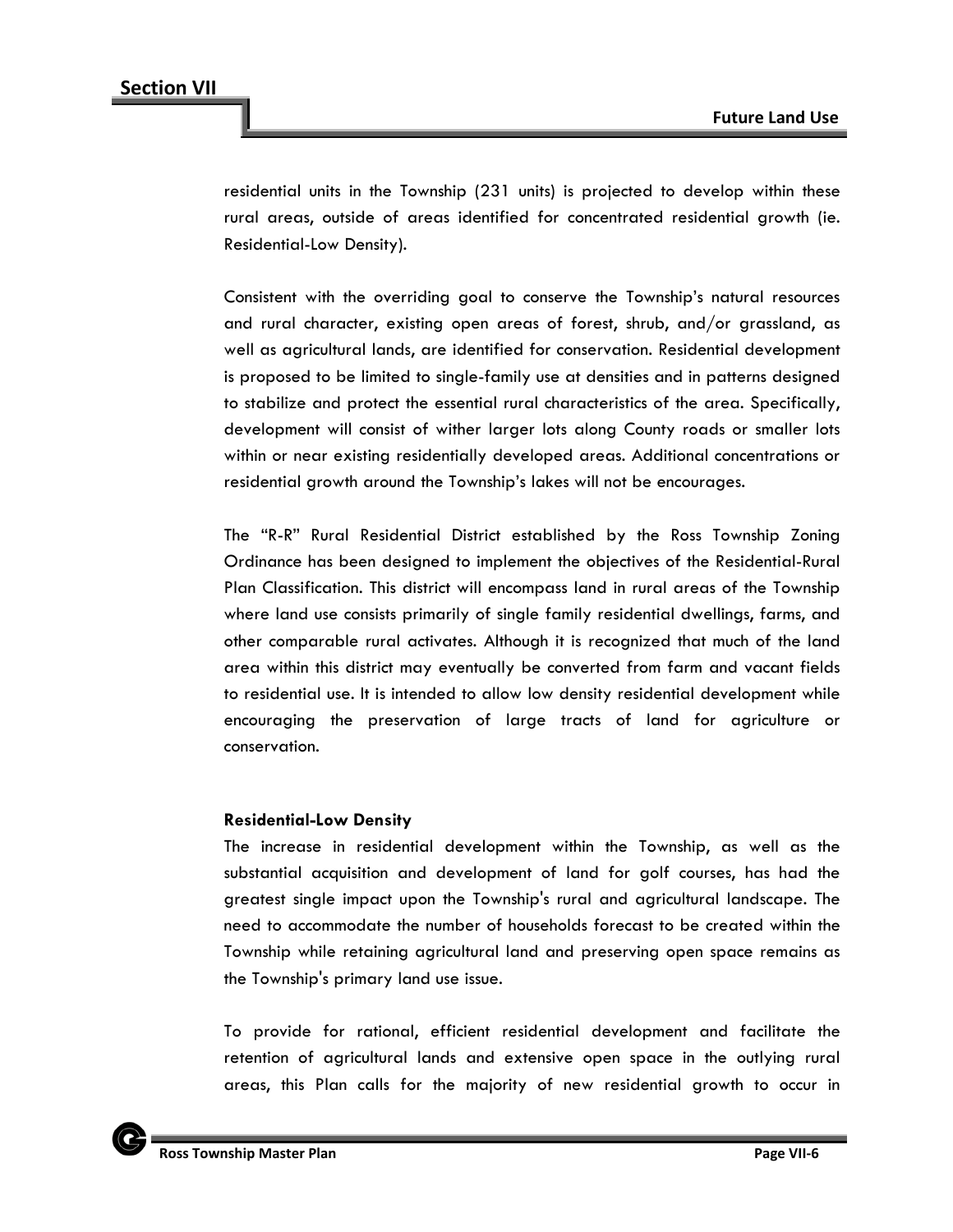concentrated patterns within defined development areas within the Township. Specifically, a target of 70 percent of new single-family housing (539 units) will be encouraged to be accommodated through the cluster/open space form of development.

#### *Residential-Cluster/Open Space Development*

Within cluster/open space developments, residential land use will be characterized by concentrations of housing in clusters separated by large, contiguous open spaces that are allocated to recreation, trails, the protection of unique environmental features, or other natural areas. The same number of units can be built in a cluster development as a traditional subdivision, because the developer is allowed to decrease the lot size as defined in the zoning ordinance, thereby increasing the density of the developed portion of the project and creating open/natural/recreation space in the balance of the project. The cluster/open space approach is more efficient, aesthetic, and environmentally sensitive than traditional forms of residential development.

The following figures depict traditional samples of subdivision design and cluster/open space development. Figure 1 show a traditional subdivision where the entire parcel is developed with single-family lots. Figure 2 show the same parcel as a residential cluster development with each lot area reduced in size and the balance of the parcel allocated to natural open space. Figure 3 is another depiction of a sample cluster/open space development similar to the type that could potentially be established within Ross Township.

The proposed geographic distribution of clustered developments in the Township takes into consideration these location factors: the area is currently being or could be considered for large scale residential development on larger parcels that have been assembled or can be assembled; the area will have the least impact on the depletion of prime agricultural lands; the area's soils are not conducive to wetness or flooding; the area offers protection of surface water and groundwater; the availability of public utilities; and the area's existing primary street network.

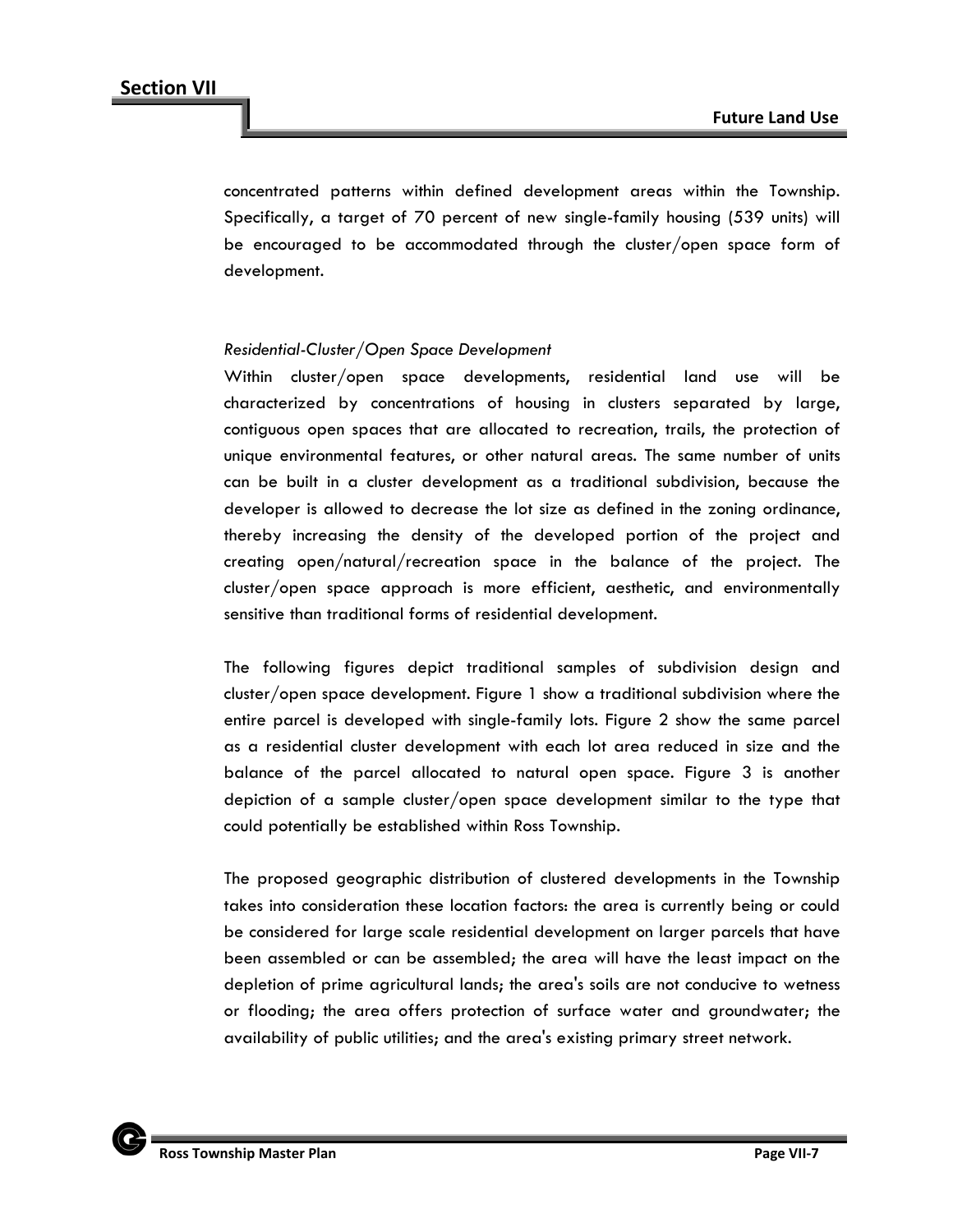The Clustered Land Development and Open Space Preservation Development zoning ordinance provisions have been to facilitate the cluster/open space development approach. These development options are intended to allow for innovation and flexibility in both the scope and design of residential developments, while allowing for the management of residential growth consistent with the overriding concept for future land use distribution in the Township, as well as the goals and objectives of both the Residential-Rural and Residential-Low Density Plan Classifications.



Figure 3

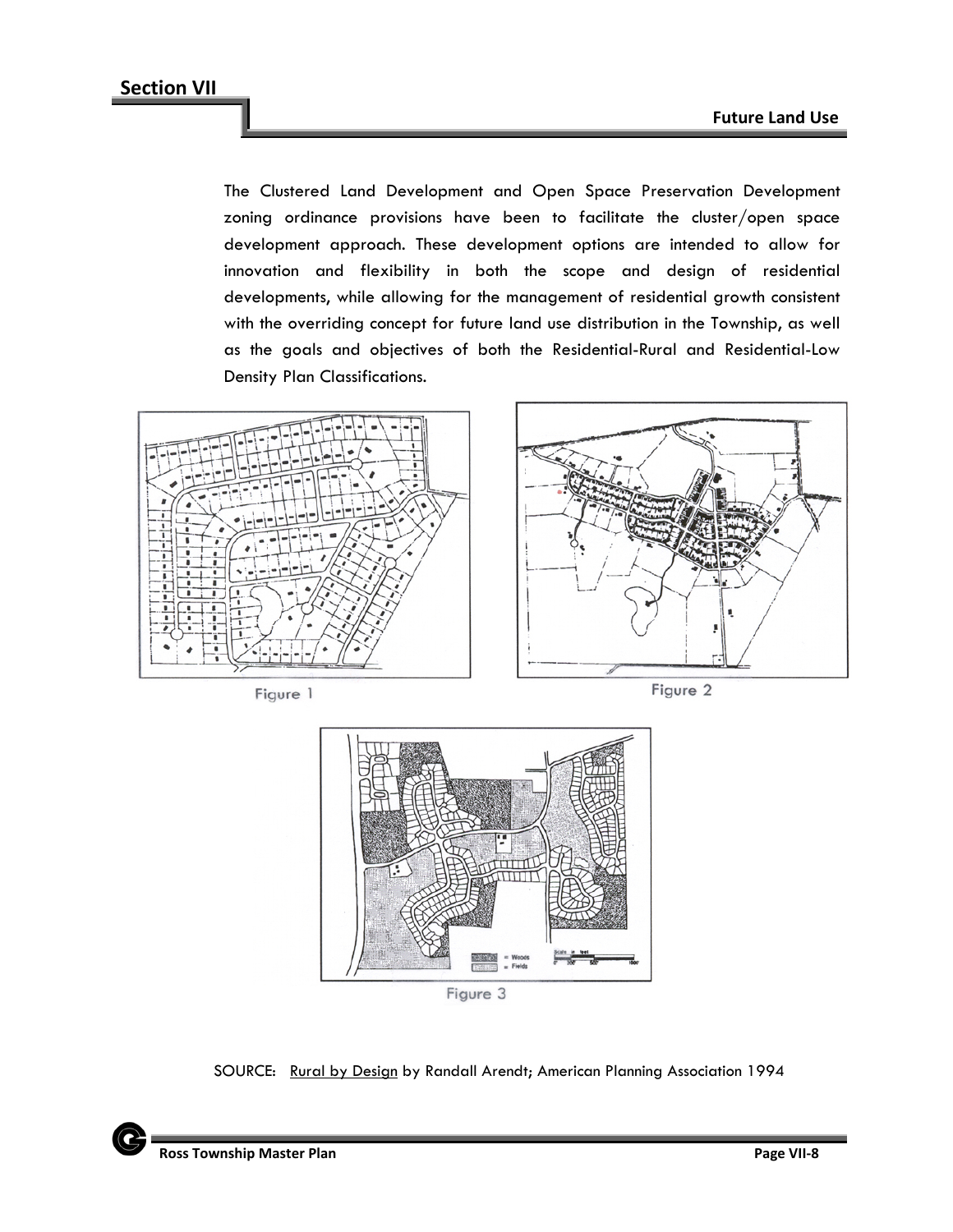## **Residential-Medium Density**

The Residential-Medium Density Classification consists of two-family and multiplefamily residential land use. Using average net densities of 2.5 units per acre for two-family and 8 units per acre for multiple-family residential land use, land area projections suggest a need for the Township to provide an additional 13 acres of land for two-family housing and an additional 4 acres of land for multiple-family housing development over the course of the next 20 years (Table VII-1). The Plan allocates a total of 100 acres for existing and future medium-density residential development (two-family units) at approximately 3 units per acre, and highdensity development (multiple family units and mobile home parks) at around 6 to 8 units per acre.

Medium density residential development is designated for areas north of the Village of Augusta (on Augusta Drive) and on the south end of Gull Lake (on "D" Avenue in close proximity to the commercial core. These are intended to be general locations for descriptive purposes and should not preclude the consideration of expanding medium density residential development into areas in close proximity  $(1/4$ th mile) to the Village and the Village 'Center' on the south end of Gull Lake. The "R-2" Medium Density Residential District established by the Ross Township Zoning Ordinance will be used to identify specific sites planned for medium density single family and two-family development within these general areas.

#### **Residential-High Density**

The Residential-High Density Plan Classification is intended to provide opportunities for a wider variety of housing types, as well as variations in density and housing arrangements. Using and average net density of 8 units per acre, land area projections suggest a need for the Township to provide an additional 4 acres of land for high density residential development over the next 20 years (Table VII-1)

High density residential development should be restricted to areas where adequate roadts and utilites are provided and has been designated for areas north of the Village of Augusta (on Augusta Drive) and on the south end of Gull Lake in close proximity to the commercial core. The "R-3" High Density Residential

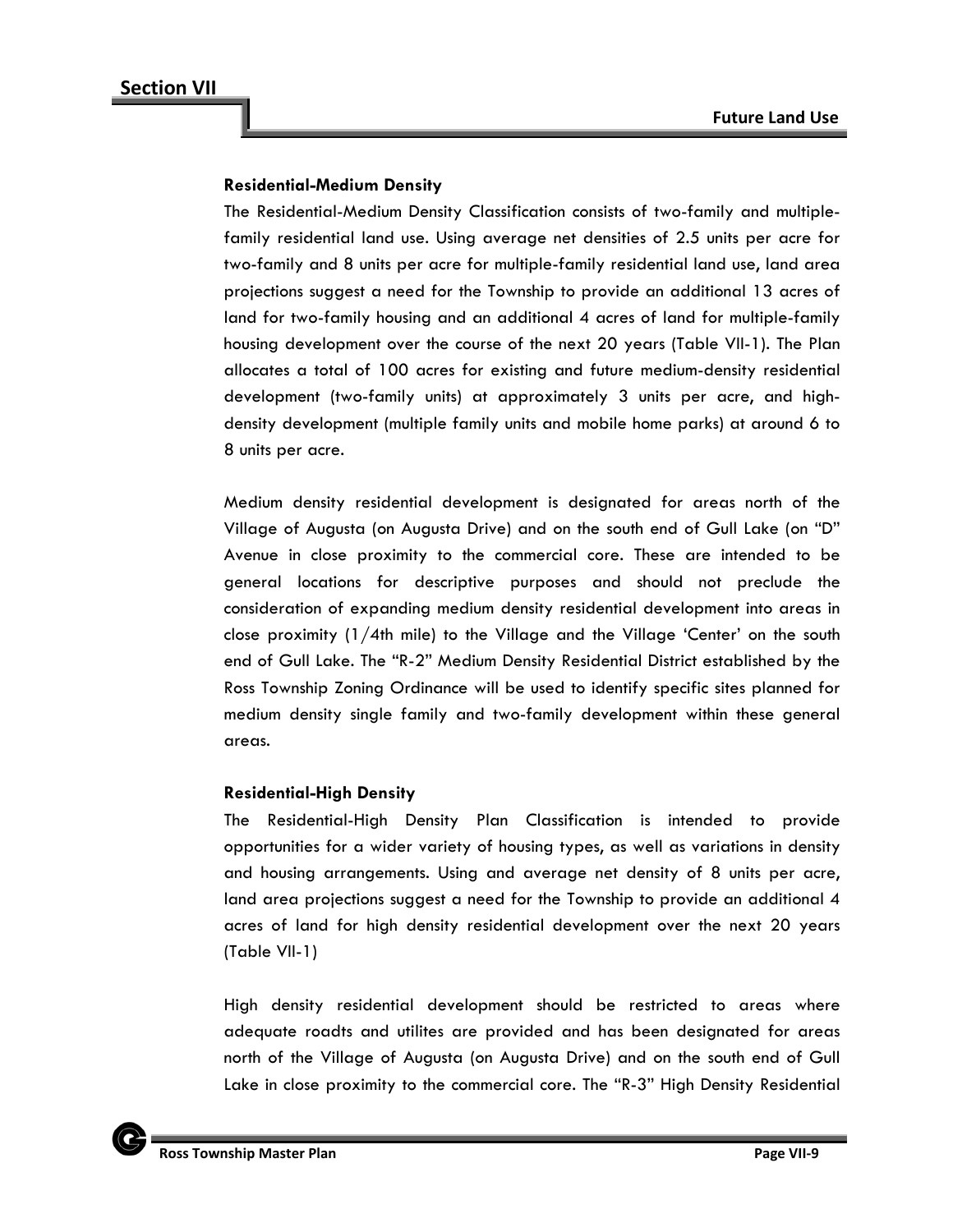and "R-4 Mobile Home Park Districts established by the ross Township Zoning Ordinance will be used to direct high density residential development within these general areas.

## **Commercial**

An additional 110 acres of retail/service commercial development is estimated to be added to the Township's land use inventory. This expansion of commercial land use will be primarily directed to the existing commercial area located at the southern end of Gull Lake (38th Street/"D" Avenue/M-89 area) and serve as the commercial core of the Township, outside of the Village of Augusta.

This commercial core is envisioned to be developed within a 'village center' concept, with a relatively high-density mix of retail stores, marina operations and residential units. The "C-1" Bay Commercial District established by the Ross Township Zoning Ordinance will be used to implement these objectives of the Commercial Plan Classification. Mixed land use, neotraditional design concepts, pedestrian-friendly architectural requirements, and site and corridor design and safety considerations, including access, landscaping, and parking, will be achieved through the application of the Planned Unit Development concept and/or 'baycommercial' zoning approach.

Limited commercial development will also be provided through small neighborhood commercial centers designed to provide a convent services to surrounding residential areas. An overlay zoning approach will be used to establish standards of design and ensure compatibility with nearby residential properties.

With a proposed additional 110 acres of commercial development, the total commercial land area within the Township will encompass less than one percent of the Township's geographic area.

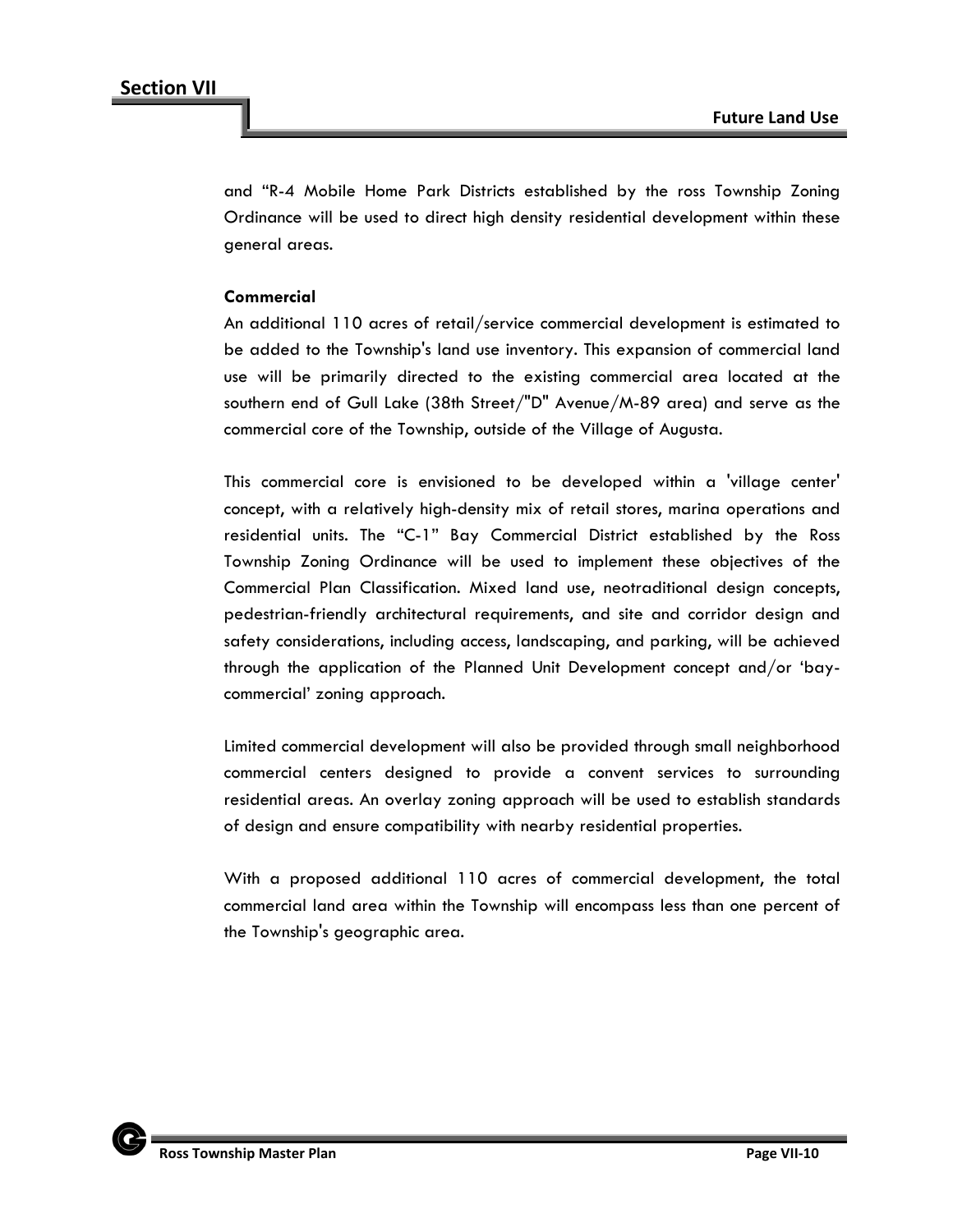#### **Industrial**

Industrial development will be limited primarily to a 111-acre area located between Custer Road and the Conrail line in Sections 25, 35, and 36. The area identified for industrial development is in close proximity to the Fort Custer Industrial Park west of Springfield, which offers a comprehensive package for industrial development.

This industrial area is intended to provide land for industries of a manufacturing or service nature where all work is carried on within an enclosed building and produces little external effect of an objectionable nature to surrounding properties. The "I-2" Industrial District, Manufacturing and "I-3" Industrial District, Service established by the Ross Township Zoning Ordinance have been designed to implement the objectives of the Industrial Plan Classification and will be used to direct industrial development to this area of the Township. Appropriate site planning that provides for building design, setback, landscaping, signage, parking, and environmental impacts will be achieved through the application of the planned unit development concept and/or and 'industrial park' or 'planned industrial' approach.

Any proposed industrial expansion within the Township should consider the proximity of convenient transportation systems, availability of adequate and reliable utilities, impacts on adjacent non-industrial users, and the threat of encroachment of non-industrial users.

#### **Institutional**

This Plan presumes that Township public facilities will remain essentially in the same locations, as they currently exist. That includes the Township's cemeteries, the Township Hall, Police Department, and Fire Station on M-89, as well as the Fire Station and Library located in the Village of Augusta. While there may be modifications and expansions to these facilities over the next 20 years, it is not anticipated that new facilities of any significant size will be constructed on additional parcels.

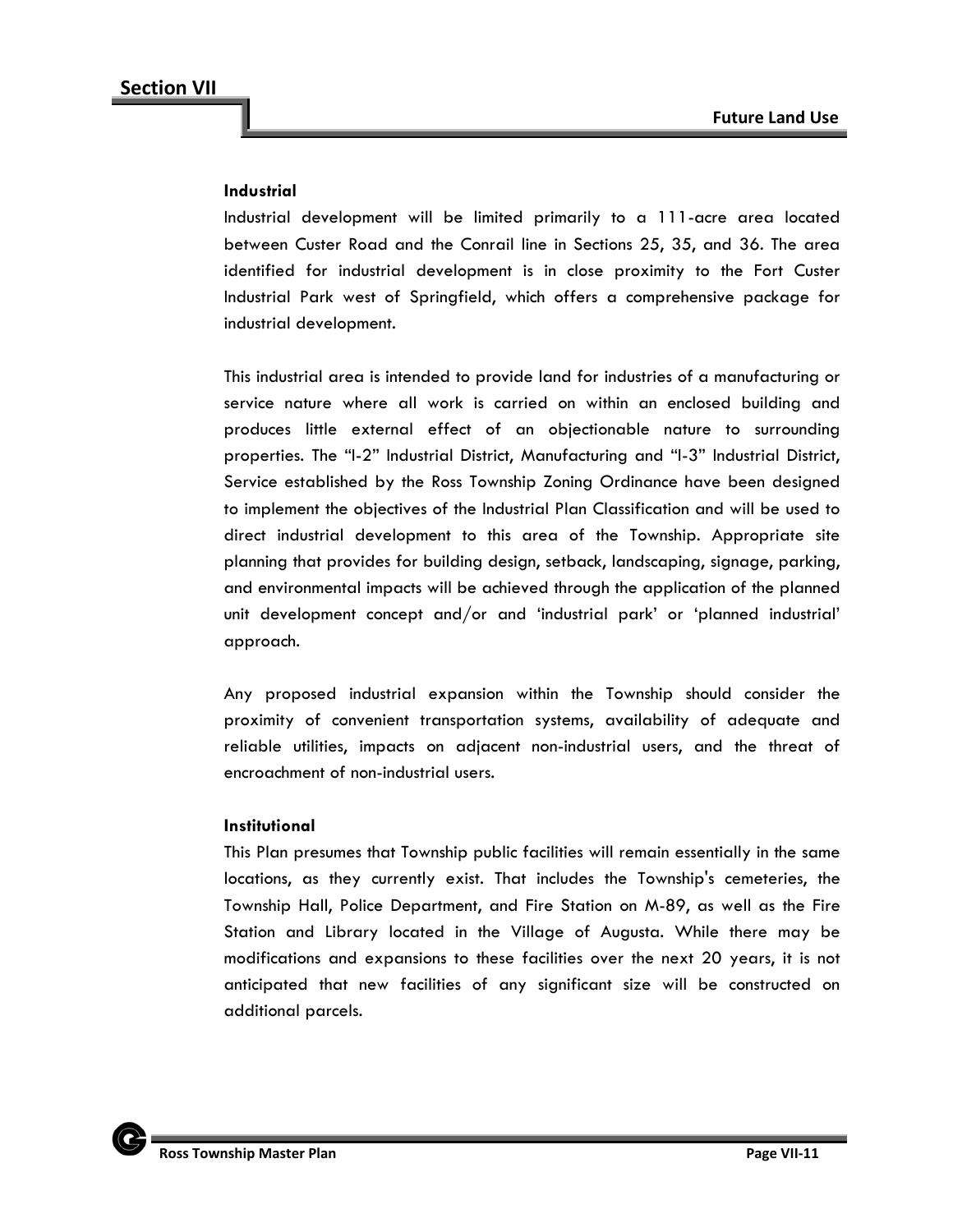Public and quasi-public institutional properties within the Township are also expected to remain essentially as they are today (reference Section IV, Table IV-2). Any modifications or expansions to existing facilities will likely occur within existing boundaries.

The school districts serving Ross Township (Gull Lake and Galesburg/Augusta) do not currently propose the expansion of existing facilities or the establishment of new facilities within the Township in the near future. Any plans for facility expansion should be proposed consistent with a District-wide facility improvement plan developed and implemented in coordination with the Township's overall planning efforts.

The Institutional Plan Classification is not intended to relate to a specific zoning district in the Ross Township Zoning Ordinance but instead serves to identify the boundaries of existing public and quasi-public facilities and properties.

#### **Recreational**

Aside from the existing Township Park on Gull Lake, no new public park sites are proposed to be set aside for recreational use.

Since many of the recreational facilities within the Township are under institutional ownership, the Township will concentrate its recreation efforts on providing bike lanes within the Township. New bike lanes could be placed along County Roads and a linear hiking/biking trail could potentially be developed along Augusta Creek, running the entire north/south length of the Township. The portion of the North Country National Scenic Trail, (a trail network from the New York State/Vermont border to central North Dakota), within Ross Township is currently opened and will continue to be improved. The North Country National Scenic Trail enters Ross Township along B.L. 94, at the Kalamazoo County line winding west to Augusta and then north through the Kellogg Forest Area and Cheff Center area to the Barry County line.

The development of a master bike system or linear park plan should be accomplished as a foundation for guiding any expansion of the bike path system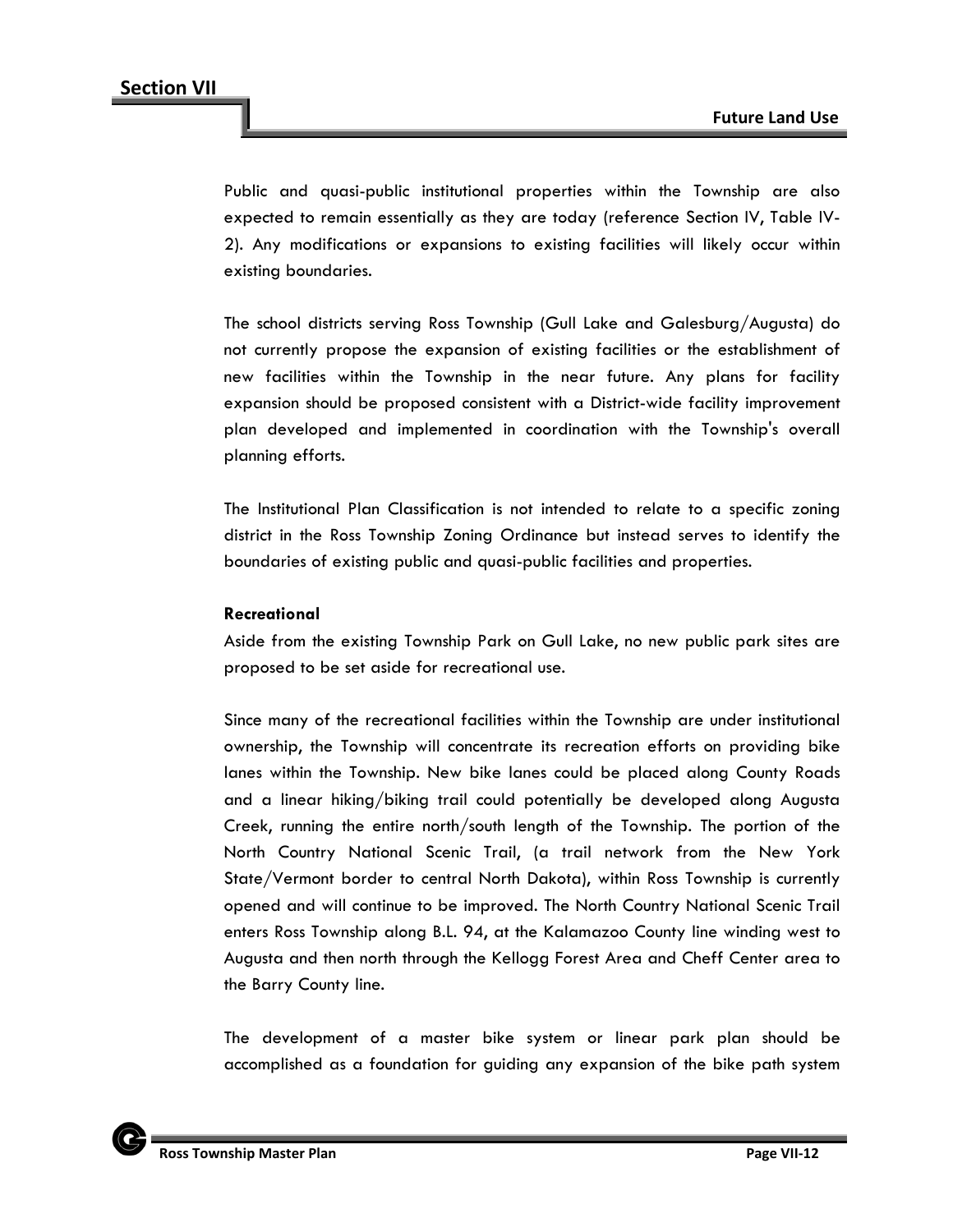within the Township. Both the development and the implementation of such a plan should be done in conjunction with the Kalamazoo County Road Commission, MDOT, and surrounding jurisdictions to facilitate coordination, financial assistance, and a region-wide bike path/trail system.

The Recreational Plan Classification is not intended to relate to a specific zoning district in the Ross Township Zoning Ordinance but instead serves to identify the Township's existing recreational facilities.